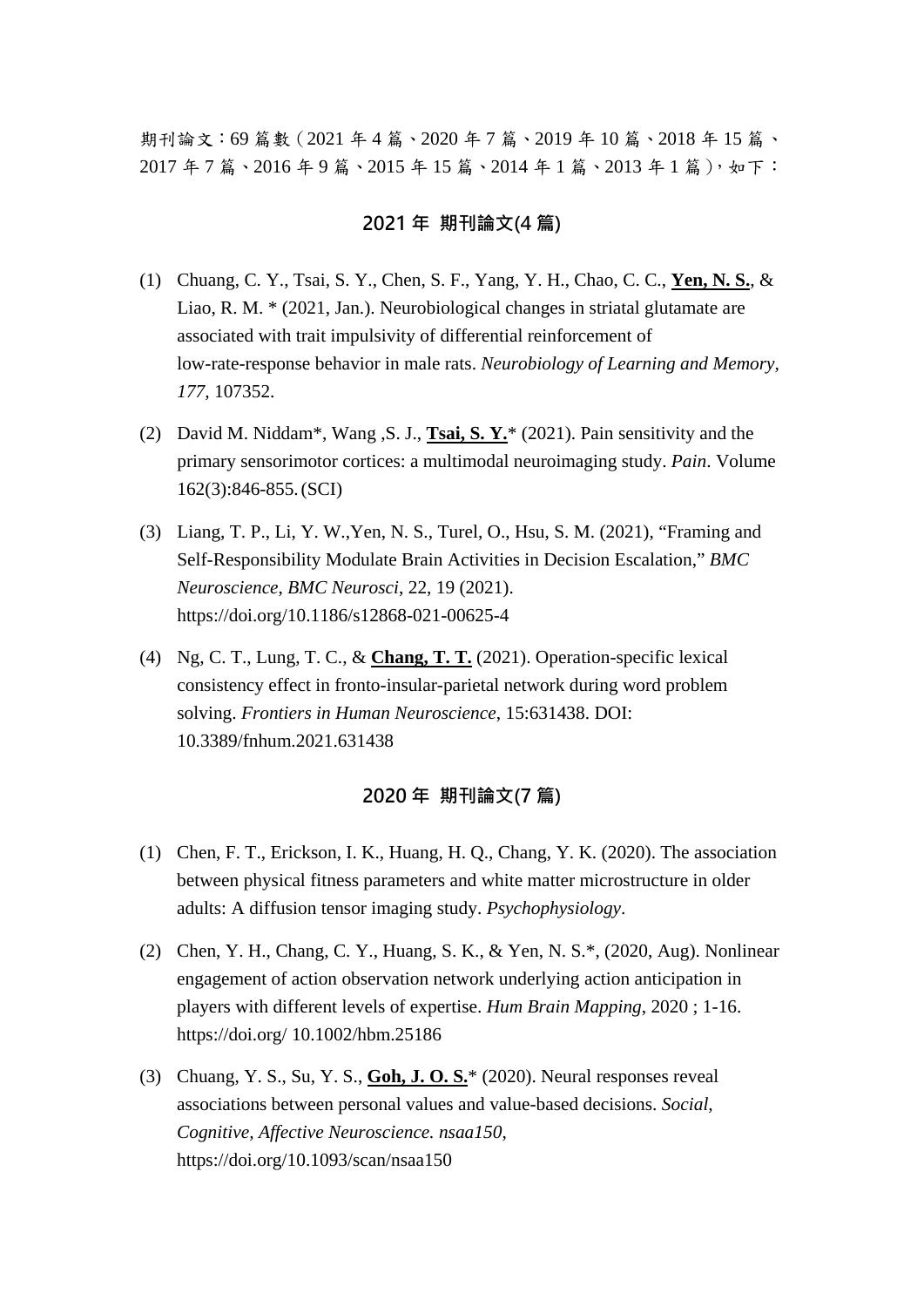- (4) David M Niddam, Lai, K. L., **Tsai, S. Y.**, Lin, Y. R., Chen, W. T., Fuh, J. L., Wang, S. J.\* (2020). Brain metabolites in chronic migraine patients with medication overuse headache. *Cephalalgia*. 40(8):851-862. (SCI)
- (5) Lin, W. H., Gardner, J. L., **Wu, S. W.**\* (2020). Context effects on probability estimation. *PLoS Biology* 18(3): e3000634.
- (6) Tseng, C. C., Liang, K. C., **Liu, H. M.**, Wang, H. L., Chia-Ho Lai, C. H., & Kuo, C. C. (2020). Brain Functional Differences in Language Processing betweenGifted and Non-Gifted Children. *Chinese Journal of Psychology*, 62(4), 473-496.
- (7) 吳清麟、郭靜姿 **\***(2020 年 3 月)。數理資優能力、智力與大腦區域同質性 之相關研究。**教育心理學報**, 51(3), 443-457。(TSSCI)。

# **2019 年 期刊論文(10 篇)**

- (1) **Chang, T. T.**\*, Lung, T. C., Ng, C. T., & Metcalfe, A. W. S. (2019). Fronto-insular-parietal network engagement underlying arithmetic word problem solving. *Human Brain Mapping*, *40*(6), 1927-1941. DOI: 10.1002/hbm.24502
- (2) Chen, C. C., Su, Y. S., Tu, Y. Z., & **Goh, J. O. S.\*** (2019). Default-mode network activation underlies accurate contextual processing of exclusive disjunctions in older but not younger adults. *NeuroImage*, 201. https://doi.org/10.1016/j.neuroimage.2019.116012
- (3) Chen, C. C., Su, Y. S., Tu, Y. Z., Goh, J. O. S.\* (2019). Default-mode network activation underlies accurate contextual processing of exclusive disjunctions in older but not younger adults, *NeuroImage*, 201, 116012
- (4) Chen, F. T., Chen, Y. P., Schneider, S., Kao, S. C., Huang, C. M.\*, **Chang, Y. K.\*** (2019). Effects of exercise modes on neural processing of working memory in Late middle-aged adults: An fMRI study. *Frontiers in Aging Neuroscience.*
- (5) Chu M. L., Chien CP, Wu W. C., **Chung H. W.** (2019). Gradient- and spin-echo (GRASE) MR imaging: a long-existing technology that may find wide applications in modern era. *Quantitative Imaging in Medicine and Surgery* 9:1477-1484.
- (6) **Huang, C. M.**, Doole, R., Wu, C.W., Huang, H.W., Chiao, Y. P.\* (2019). Culture-related and individual differences in regional brain volumes: A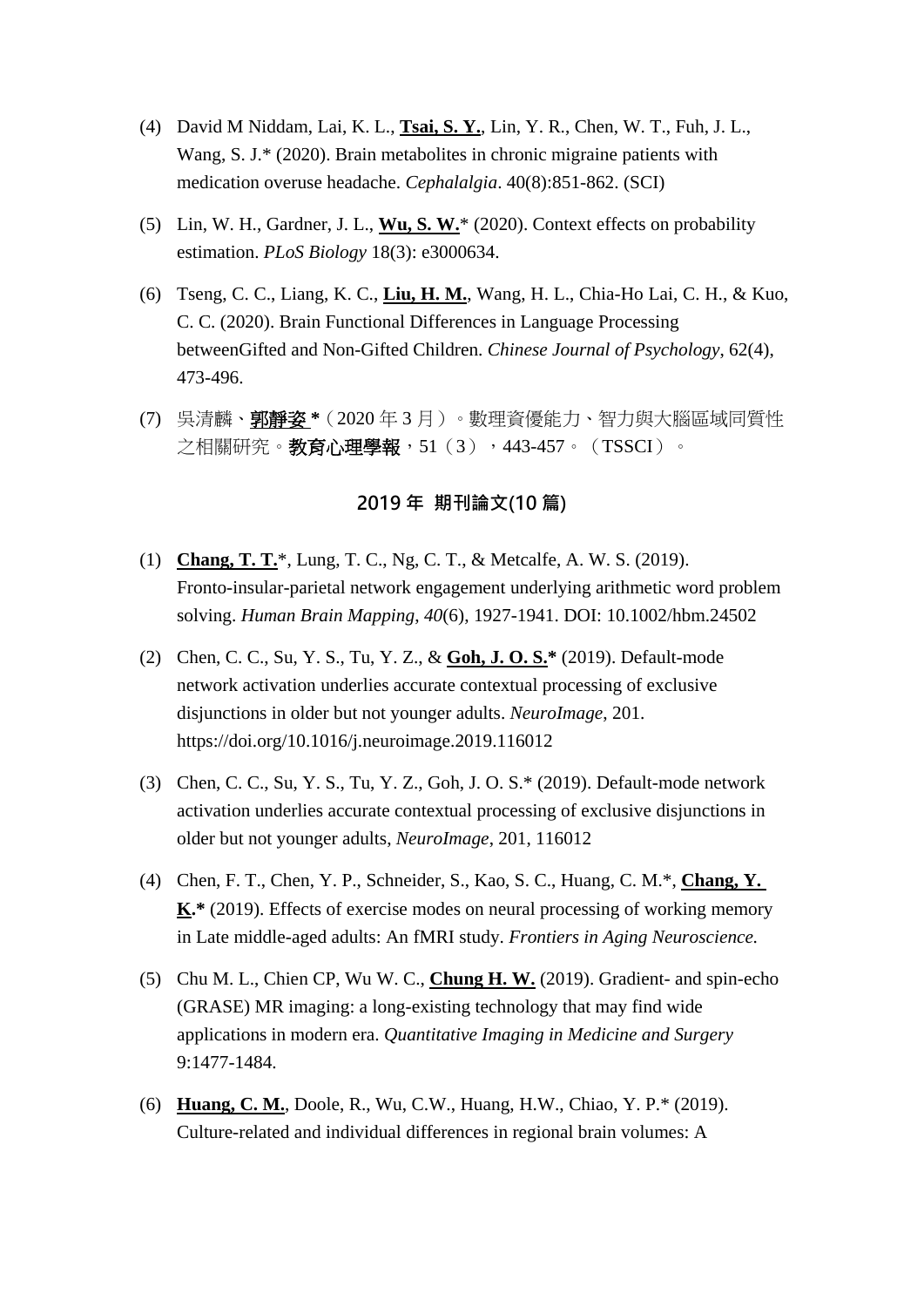cross-cultural voxel-based morphometry study. *Frontiers in Human Neuroscience*. 13:313. doi: 10.3389/fnhum.2019.00313.

- (7) Sie, J. H., Chen, Y. H., Chang, C. Y., **Yen, N. S.**\*, Chu, W. C.\*, & Shiau, Y. H.\* (2019, Jan.). Altered central autonomic network in baseball players: A resting state fMRI study. *Scientific Reports,9*, 1-10. doi:10.1038/s41598-018-36329-9
- (8) **Yeh, Y. C.\***, Hsu, W. C., Rega, E. M. (2019). The dynamic relationship of brain networks across time windows during product-based creative thinking. Psychology Research, 9(10), 401-419.
- (9) Yu, A., Chen, M, Hung, D., Tzeng, O., Cherodath, S., & **Wu, D. H.**\*(2019). Neuroimaging evidence for sensitivity to orthography-to-phonology conversion in native readers and foreign learners of Chinese. *Journal of Neurolinguistics*. (SCI & SSCI, IF=1.55 in 2017, RANK: 36/181 in LINGUISTICS)
- (10) 郭靜姿 、陳學志、梁庚辰、高淑芬 、吳清麟\* (2019 年 3 月)。數理資優 大腦白質網路結構分析之研究。教育心理學報,**50**(3),389-406。(TSSCI)。

## **2018 年 期刊論文(15 篇)**

- (1) Chang, C. Y., Chen, Y. H., & **Yen, N. S.**\* (2018, Oct). Nonlinear neuroplasticity corresponding to sports experience:A voxel-based morphometry and resting-state functional con-nectivity study. *Human Brain Mapping, 39*, 4393-4403. doi: 10.1002/hbm.24280.
- (2) **Chang, T. T.**\*, Lee, P. H., & Metcalfe, A. W. S. (2018). Intrinsic insula network engagement underlying children's reading and arithmetic skills. *NeuroImage*, 167(Supplement C), 162-177. doi:https://doi.org/10.1016/j.neuroimage.2017.11.027
- (3) Chikara, R. K., Chang, E. C., Lu, Y. C., Lin, D. S., Lin, C.T. & **Ko, L. W.\***, (2018). Monetary Reward and Punishment to Response Inhibition Modulate Activation and Synchronization within the Inhibitory Brain Network. *Frontiers in Human Neuroscience*, 12:27.
- (4) Farrell, A. M., White, B. J., **Goh, J. O. S.**\* (2018). Financial Incentives Differentially Regulate Neural Processing of Positive and Negative Emotions During Value-Based Decision-Making. *Frontiers in Human Neuroscience*, 12:58
- (5) **Her, O. S.**, Chen, Y. C., & Yen, N. S.\* (2018). Neural correlates of quantity processing of Chinese numeral classifiers. *Brain and Language*, 176, 11-18.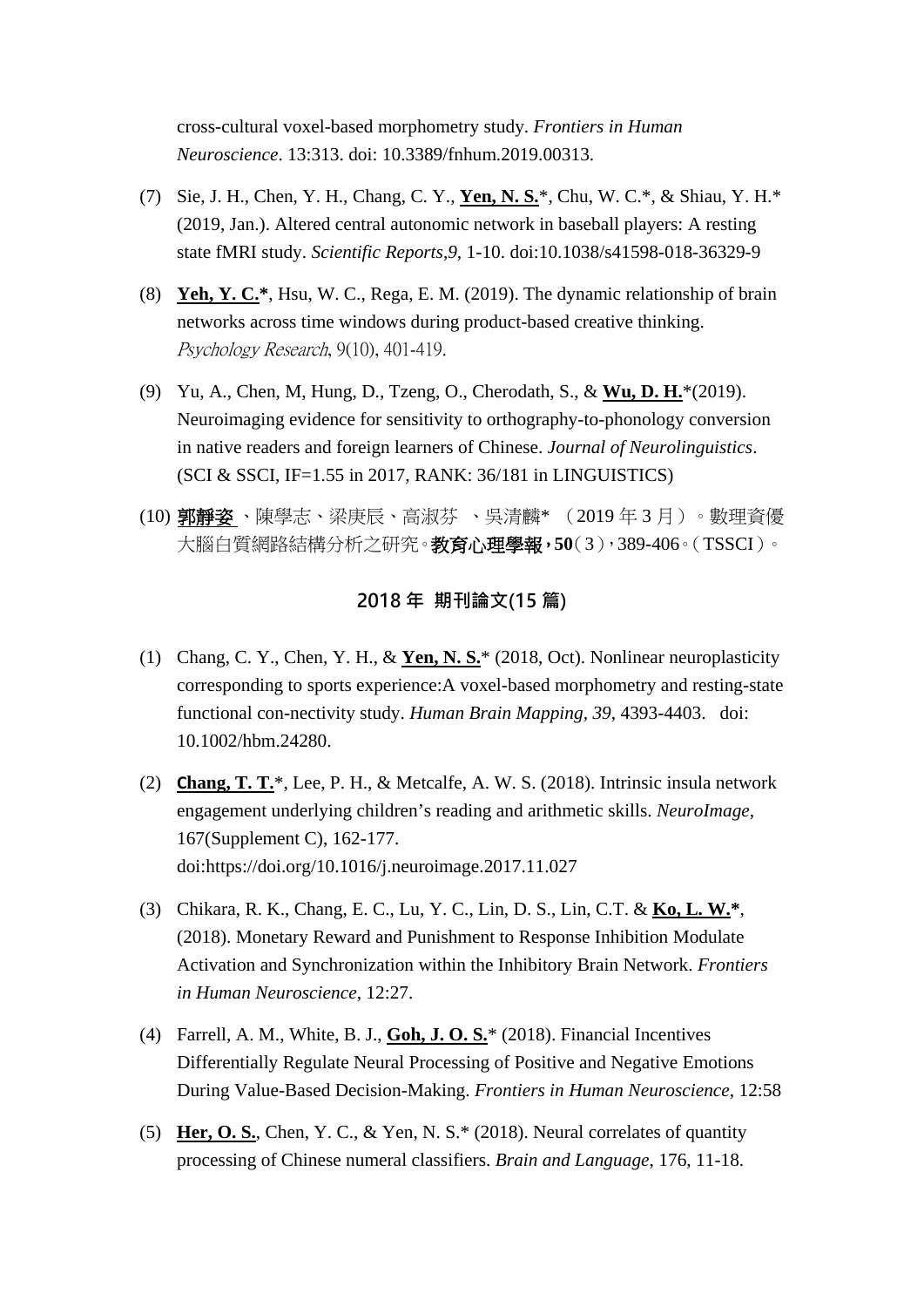- (6) Hsiao, F. C., Tsai, P. J., Lane, T. J., Wu, C W., Lee, H. C., Chen, L. C., **Yang, C. M.**\* (2018). The Neurophysiological Basis of the Discrepancy between Objective and Subjective Sleep during the Sleep Onset Period: an EEG-fMRI study. *Sleep*.
- (7) Hsu, M. Y. T., & **Cheng, J. M. S.** (2018), "fMRI Neuromarketing and Consumer Learning Theory: Word-Of- Mouth Effectiveness after Product Harm Crisis", *European Journal of Marketing.*52, 199-223.
- (8) **Lin, F. H.**, Polimeni, J. R., Lin, J. L., Tsai, K. W., Chu, Y. H., Wu, P. Y., Li, Y. T., Hsu, Y. C., Tsai, S. Y. & Kuo, W. J.\* (2018). Relative latency and temporal variability of hemodynamic responses at the human primary visual cortex. *Neuroimage*. 1;164:194-201. doi: 10.1016/j.neuroimage.2017.01.041. Epub 2017 Jan 22.
- (9) R. K. Chikara, Komarov, O., **Ko, L.W.\*** (2018) Neural signature of event-related N200 and P300 modulation in parietal lobe during human response inhibition", *Int. J. Computational Biology and Drug Design*, Vol. 11, Nos. 1/2, pp.171–182.
- (10) Su, Y. S., Chen, J. T., Tang, Y. J., Yuan, S. Y., McCarrey, A. C., **Goh, J. O. S.**\* (2018). Age-Related Differences in Striatal, Medial Temporal, and Frontal Involvement During Value-Based Decision Processing. *Neurobiology of Aging*, 69:185-198
- (11) Su, Y. S., Chen, J. T., Tang, Y. J., Yuan, S. Y., McCarrey, A. C.,& **Goh, J. O. S.**\* (2018). Age-Related Differences in Striatal, Medial Temporal, and Frontal Involvement During Value-Based Decision Processing. *Neurobiology of Aging*, 69:185-198.
- (12) Tu, Y. Z., Lin, D. W., Suzuki, A., **Goh, J. O. S.**\* (2018). East Asian young and older adult perceptions of emotional faces from an age- and sex-fair East Asian facial expression database. *Frontiers in Psychology,* 9:2358, doi: 10.3389/fpsyg.2018.02358
- (13) Wu, C. T., Fan. Y. T., Du,Y. R., Yang, T. T., Liu, H. L., Yen, N. S., Chen, S. H., & **Hsung, R. M.\*** (2018). How Do Acquired Political Identities Influence Our Neural Processing toward Others within the Context of a Trust Game? *Frontiers in Human Neuroscience*, 12, 23.
- (14) **Yeh, Y. C.**\*, Hsu, W. C., & Li, P. H. (2018). The modulation of personal traits in neural responses during the aesthetic experience of mundane art. *Trends in Neuroscience and Education, 10. 8-18.*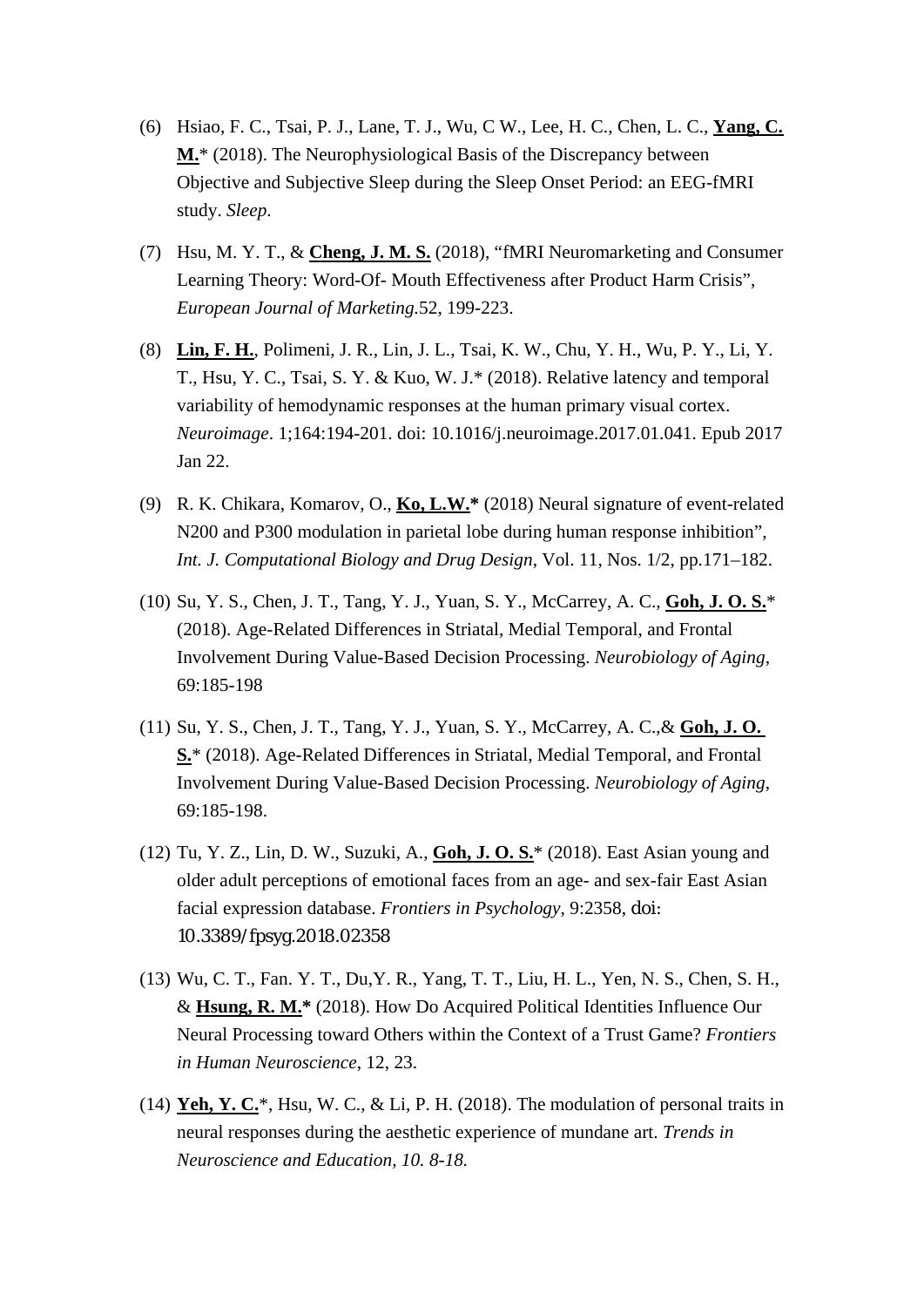(15) 陳豐慈、黃植懋、王俊智、**張育愷** \* (2018)。身體活動與老年大腦功能: 功 能性磁共振造影的研究回顧 [Physical activity and the aging brain: A review of functional magnetic resonance imaging studies]。教育心理學報,50 卷,2 期,363-388 頁。

### **2017 年 期刊論文(7 篇)**

- (1) Bulut, T., Hung, Y. H., Tzeng, O. J.-L., & **Wu, D. H.**\* (2017). Neural correlates of processing sentences and compound words in Chinese. *PLoS ONE*, 12(12): e0188526.
- (2) Chen, H. C.**, Chan, Y. C.**, Dai, R. H., Liao, Y. J., & Tu, C. H. (2017). Neuro linguistics of humor. S. Attardo (Ed). The Routledge Handbook of Language and Humor. Routledge: *Taylor & Franci*.
- (3) Chen, Y. H., Chen, Y. C., Kuo, W. J., Kan, K. H., **Yang, C. C.**, & Yen, N. S.\* (2017). Strategic motives drives proposers to offer fairly in ultimatum games: An fMRI study. *Scientific Reports*, 7, 527.
- (4) Chiu, S. C., Chang, H. C., Chu, M. L., Wu, M. L., **Chung, H. W.** & Lin. Y. R.\* (2017, Feb). De-aliasing for signal restoration in Propeller MR imaging. *Magnetic Resonance Imaging*, 36, 12-15.
- (5) Chiu, S. C., Lin, T. M., Lin, J. M., **Chung H. W.**\*, Ko, C.W., Büchert M, Bock M (2017). Effects of RF pulse profile and intra-voxel phase dispersion on MR fingerprinting with balanced SSFP readout (invited Special Issue article). *Magnetic Resonance Imaging* 41:80-86.
- (6) Dai, R. H., **Chen, H. C.\***, Chan, Y. C., Wu, C. L., Zuo, S. L., Li, P., & Hu, J. F. (2017). To resolve or not to resolve, that is the question: the dual-path model of incongruity resolution and absurd verbal humor by fMRI. *Frontiers in Psychology*, 8, 498. doi: 10.3389/fpsyg.2017.00498 (SSCI, IF = 2.089, 39/135 in Multidisciplinary Psychology, Q2.)
- (7) Hsu, Y. C., Chu, Y. H., Tsai, S. Y., Kuo, W. J., Chang, C. Y.& **Lin, F. H.\*** (2017). Simultaneous multi-slice inverse imaging of the human brain. *Sci Rep*. 5;7(1):17019. doi: 10.1038/s41598-017-16976-0.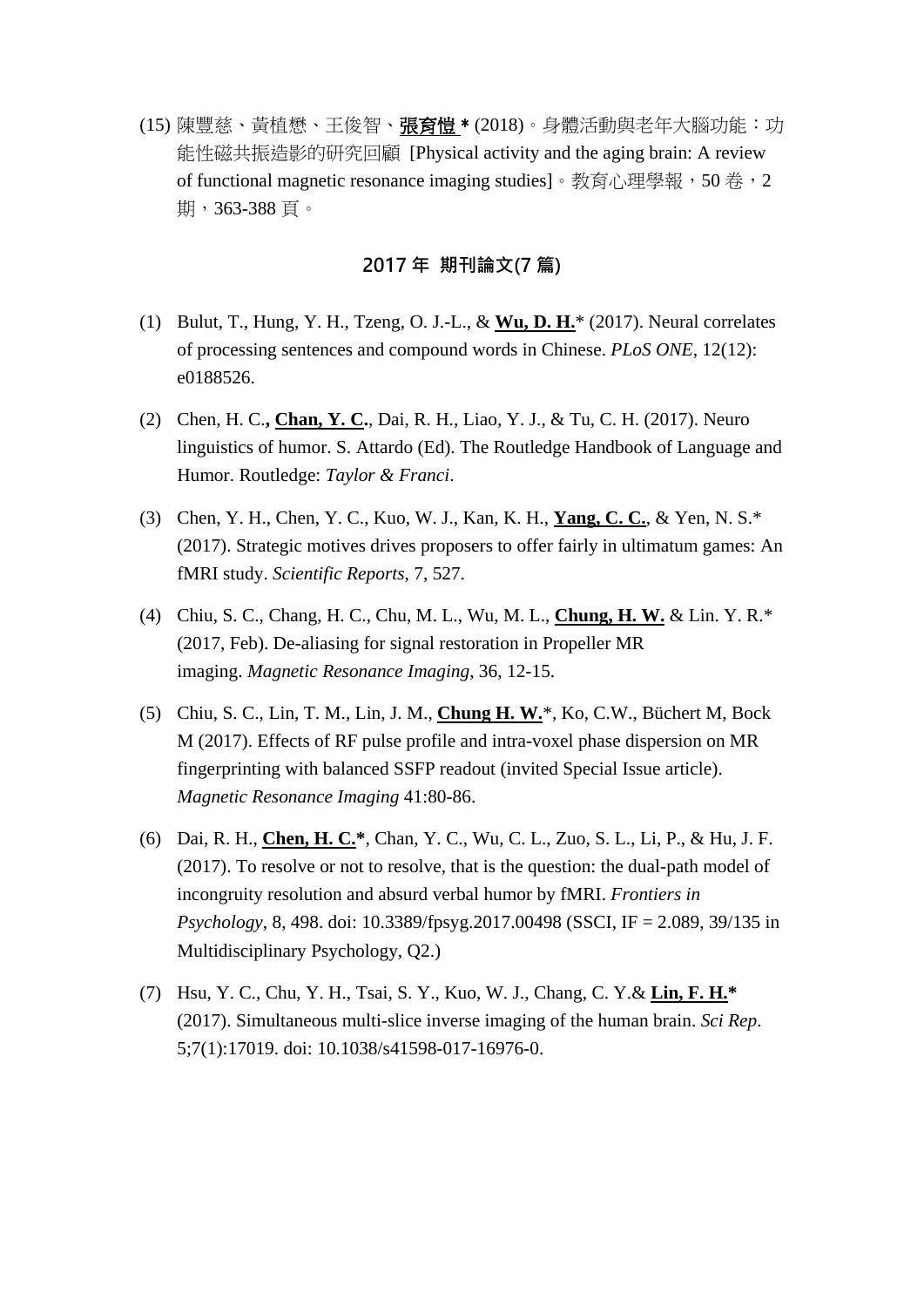#### **2016 年 期刊論文(9 篇)**

- (1) **Chan, Y. C.\*** (2016). Neural correlates of deficits in humor appreciation in Gelotophobics. *Scientific Reports*, 6, 34580.
- (2) **Chan, Y. C.\*** (2016). Neural correlates of sex/gender differences in humor processing for different joke types. *Frontiers in Psychology*, 7, 536.
- (3) **Chan, Y. C.**\*, Liao, Y. J., Tu, C. H, Chen, H. C.\* (2016). Neural correlates of hostile jokes: Cognitive and motivational processes in humor appreciation. *Frontiers in Human Neuroscience*, 10, 527.
- (4) Chen, H. Y., Chang, E. C., Chen, S. H. Y., Lin, Y. C., & **Wu, D. H.**\* (2016). Functional and anatomical dissociation between the orthographic lexicon and the orthographic buffer revealed in reading and writing Chinese characters by fMRI. *NeuroImage*, 129, 105-116.
- (5) **Goh, J. O. S.\***, Su, Y. S., Tang, Y. J., McCarrey, A. C., Tereschenko, A., Elkins, W., Resnick, S. M. (2016). Frontal, striatal, and medial temporal sensitivity to value distinguishes Risk-Taking from risk-aversive older adults during decision-making. *Journal of Neuroscience, 36*(49), 12498-12509.
- (6) Hsu, C. W., **Goh, J. O. S.**\* (2016). Distinct and overlapping brain areas engaged during value-based, mathematical, and emotional decision processing. *Frontiers in Human Neuroscience,* 275.
- (7) **Ko, L. W.\***, Shih, Y.C., Chikara, R. K., Chuang, Y. T., & Chang, E. C.\* (2016). Neural Mechanisms of Inhibitory Response in a Battlefield Scenario: a Simultaneous FMRI-EEG Study. *Frontiers in Human Neuroscience*, doi: 10.3389/fnhum.2016.00185.
- (8) **Tsai, S. Y.**, Fang, C. H., Wu, T. Y., & Lin, Y. R.\* (2016). Effects of Frequency Drift on the Quantification of Gamma-Aminobutyric Acid Using MEGA-PRES. *Scientific Reports*. 6, 24564. doi: 10.1038/srep24564.
- (9) Wen, T.\* & Hsieh, S.\* (2016). Network-based analysis reveals functional connectivity related to internet addiction tendency. *Frontiers in Human Neuroscience*, 10, 6. doi: 10.3389/fnhum.2016.00006 (SCI, IF: 3.20, 2016; Ranking:  $17/76 = 0.22$  in Psychology)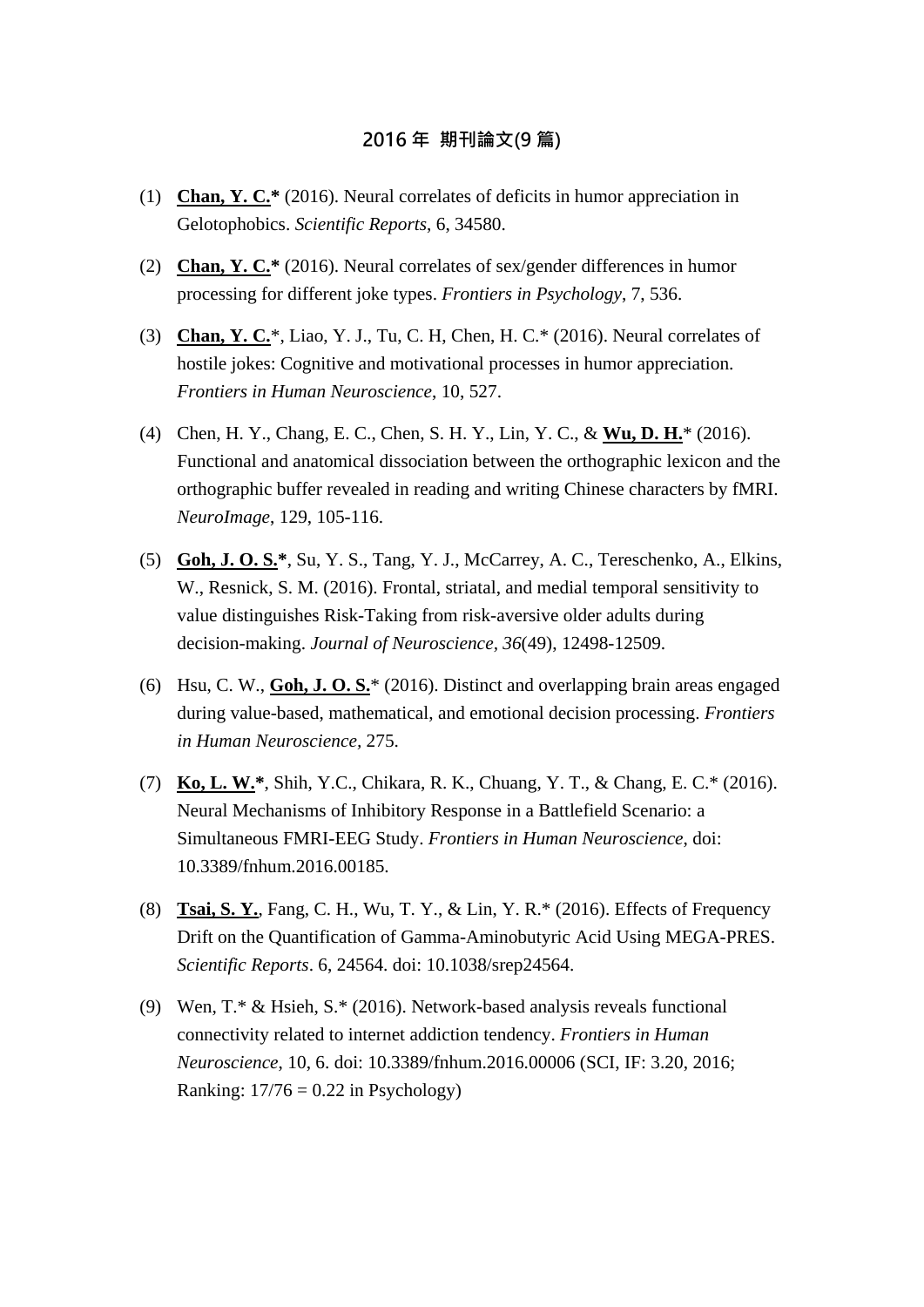# **2015 年 期刊論文(15 篇)**

- (1) **Chan, Y. C.\*** & Lavallee, J. P. (2015). Temporo-parietal and fronto-parietal lobe contributions to theory of mind and executive control: An fMRI study of verbal jokes. *Frontiers in Psychology*, 6, 1285.
- (2) **Chang, Y. K.\***, Tsai, J. H. C., Wang, C. C., & Chang, E. C. (2015). Structural differences in basal ganglia of elite running versus martial arts athletes: A diffusion tensor imaging study. *Experimental Brain Research*, 1-10.
- (3) **Huimin Bhikshu.\*** (2015). The Four Immeasurables in the Bodhisattvabhūmi and Mahāyānasūtrālaṃkāra and their Implementation in a Measuring Scale for a Study of Brain Imaging. *Dharma Drum Journal of Buddhist Studies,* Vol.16, 33-61.
- (4) Hung, Y. H., Pallier, C., Dehaene, S., Lin, Y. C., Chang, A., Tzeng, O. J. L., & **Wu, D. H.\*** (2015). Neural correlates of merging number words. *NeuroImage*, 122, 33-43.
- (5) Lin, Y. C., Chen, H. Y., Lai, Y. C., & **Wu, D. H.**\* (2015). Phonological similarity and orthographic similarity affect probed serial recall of Chinese characters. *Memory and Cognition*, 43(3), 538-554.
- (6) Niddam, D. M.\*1 , **Tsai, S.Y**. **<sup>1</sup>**, & Lin,Y. R. (2015). Statistical Mapping of Metabolites in the Medial Wall of the Brain: A Proton Echo Planar Spectroscopic Imaging Study. *Human Brain Mapping*. 36(3):852-861. (<sup>1</sup> David M. Niddam and Shang-Yueh Tsai contributed equally to this work)
- (7) **Tsai, S. Y.**, Hsu, Y. C., Chu, Y. H., Kuo, W. H., & Lin, F. H.\* (2015). Combining parallel detection of proton echo planar spectroscopic imaging (PEPSI) measurements with a data-consistency constraint improves SNR. *NMR in Biomedicine*. 28(12):1678-1687
- (8) **Tsai, S. Y.**, Wang, W. C., & Lin,Y. R.\* (2015). Comparison of Sagittal and Transverse Echo Planar Spectroscopic Imaging on the Quantification of Brain Metabolites. *Journal of Neuroimaging*. 25(2):167-174
- (9) Tseng, Y. S., Huang, T. Y.\*, & **Tsai, S.Y.** (2015). Reducing signal loss of the parahippocampal gyrus improves imaging of the default-mode network in 3.0 T MRI: The effect of susceptibility-induced field gradients. *NMR in Biomed*. 28(12):1739-1746